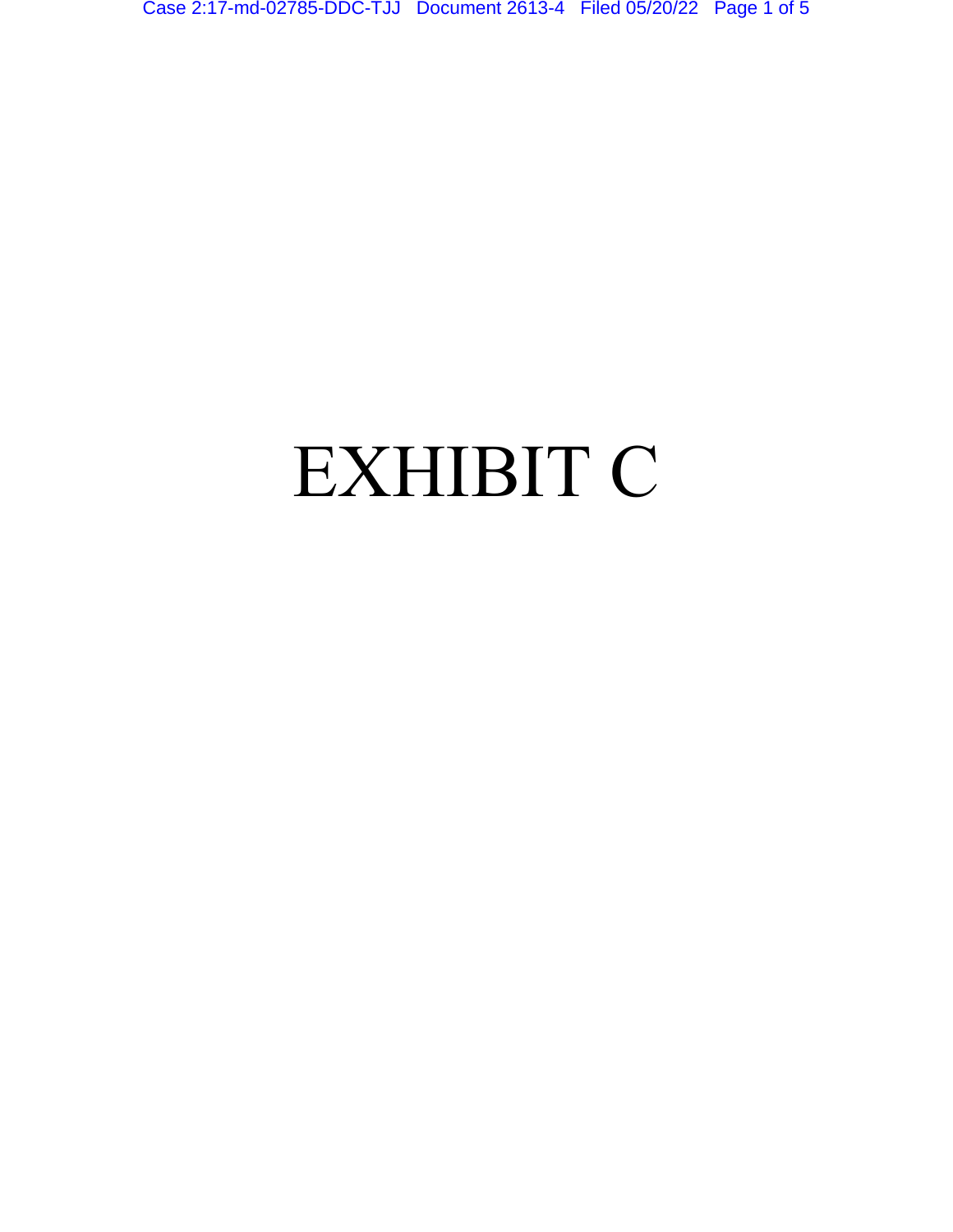<u> 1989 - Johann Stoff, deutscher Stoffen und der Stoffen und der Stoffen und der Stoffen und der Stoffen und de</u>

| <b>TABLE 1   Fee Awards of 33.33% or Greater Within District of Kansas</b>                                            |                                  |                   |  |  |
|-----------------------------------------------------------------------------------------------------------------------|----------------------------------|-------------------|--|--|
| Case                                                                                                                  | <b>Recovery</b><br><b>Amount</b> | Fee<br>Percentage |  |  |
| In re EpiPen Mktg, Sales Prac., and Antitrust Litig., No. 17-<br>md-DDC-TJJ (D. Kan. Nov. 17, 2021) (Dkt. No. 2506)   | \$345 million                    | 33.33%            |  |  |
| In re Syngenta AG MIR 162 Corn Litig.,<br>357 F. Supp. 3d 1094, 1113-14 (D. Kan. 2018)                                | \$1.51 billion                   | 33.33%            |  |  |
| In re: Urethane Antitrust Litig., No. 04-16161-JWL,<br>2016 WL 4060156, at *8 (D. Kan. July 29, 2016)                 | \$835 million                    | 33.33%            |  |  |
| Hershey v. ExxonMobil Oil Corp., No. 07-1300-JTM,<br>2012 WL 5306260, *1, 7-8 (D. Kan. Oct. 26, 2012)                 | \$54 million                     | 33.33%            |  |  |
| Eatinger v. BP America Prod. Co., No. 07-1266-EFM<br>(D. Kan. Sept. 17, 2012) (Dkt. No. 375)                          | \$19 million                     | 33.33%            |  |  |
| In re Universal Serv. Fund Tel. Billing Pracs., No. 02-MD-<br>1468-JWL, 2011 WL 1808038, at *2 (D. Kan. May 12, 2011) | \$16.9 million                   | 33.33%            |  |  |
| In re Urethane Antitrust Litig., No. 04-MD-1616-JWL (D. Kan.<br>Dec. 13, 2011) (Dkt. No. 2210) (Huntsman & BASF)      | \$84 million                     | 33.33%            |  |  |
| In re Urethane Antitrust Litig., No. 04-MD-1616-JWL<br>(D. Kan. July 29, 2009) (Dkt. No. 995) (Bayer)                 | \$58.9 million                   | 33.33%            |  |  |
| Williams v. Sprint/United Mgmt. Co., No. 03-2200-JWL,<br>2007 WL 2694029, at *6 (D. Kan. Sept. 11, 2007)              | \$57 million                     | 35%               |  |  |
| In re United Telecommc'ns Sec. Litig., No. 90-2251-0,<br>1994 WL 326007, at *3-4 (D. Kan. June 1, 1994)               | \$28 million                     | 33.33%            |  |  |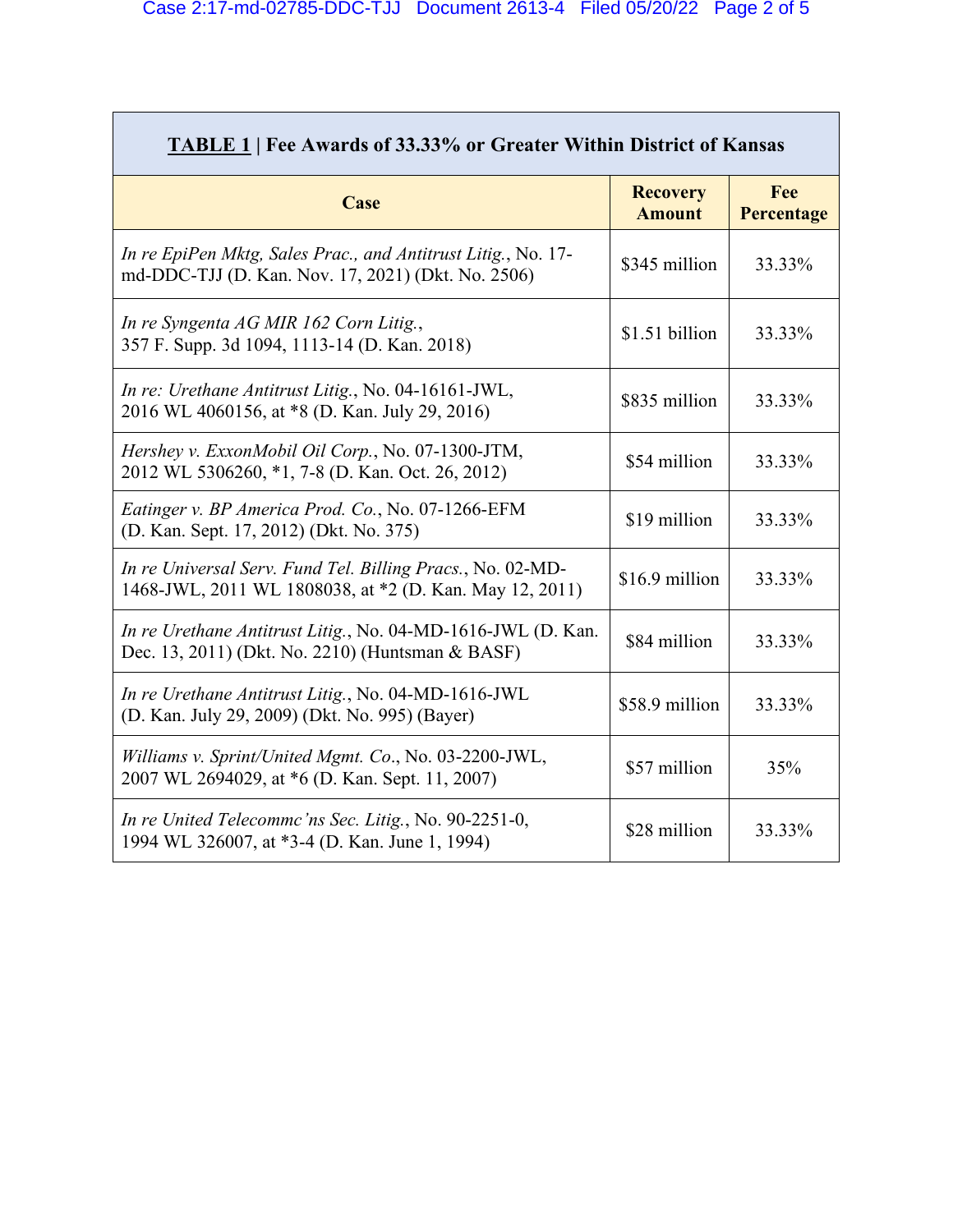| <b>TABLE 2</b>   Fee Awards of 33.33% or Greater Within Tenth Circuit                                               |                                  |                          |  |  |
|---------------------------------------------------------------------------------------------------------------------|----------------------------------|--------------------------|--|--|
| Case                                                                                                                | <b>Recovery</b><br><b>Amount</b> | <b>Fee</b><br>Percentage |  |  |
| Cecil v. BP America Prod. Co., No. 16-CV-410-KEW, 2018 WL<br>8367957, at *4-8 (E.D. Okla. Nov. 19, 2018)            | \$147 million                    | 40%                      |  |  |
| Chieftain Royalty Co. v. XTO Energy, Inc., No. CIV-11-29-<br>KEW, 2018 WL 2296588, at *4 (E.D. Okla. Mar. 27, 2018) | \$80 million                     | 40%                      |  |  |
| Chieftain Royalty Co. v. QEP Energy Co., No. CIV-11-212-R,<br>2013 WL 12090676, at *3 (W.D. Okla. May 31, 2013)     | \$155 million                    | 39%                      |  |  |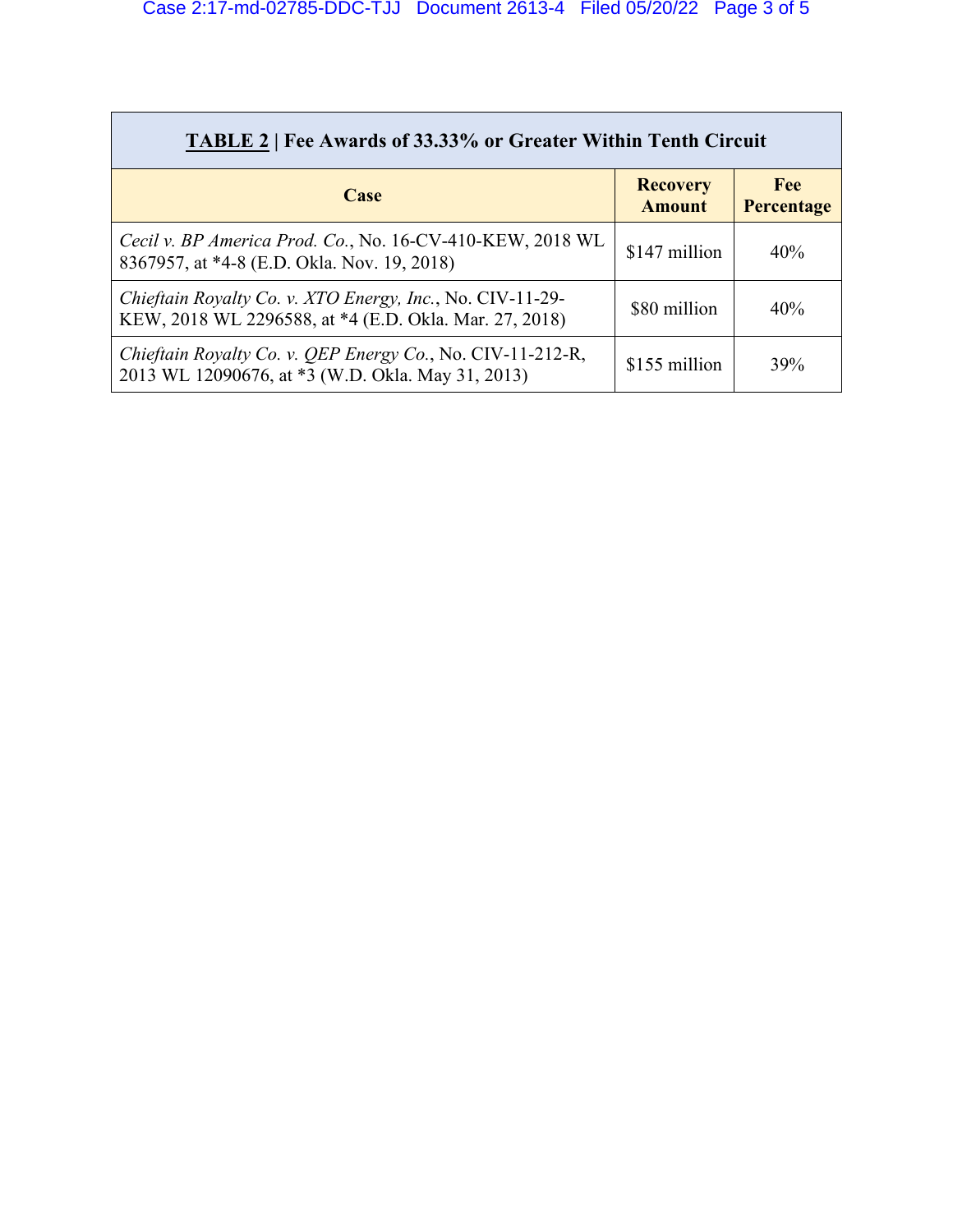| <b>TABLE 3   Fee Awards of 33.33% or Greater Outside Tenth Circuit</b>                                                                |                                  |                       |  |  |
|---------------------------------------------------------------------------------------------------------------------------------------|----------------------------------|-----------------------|--|--|
| Case                                                                                                                                  | <b>Recovery</b><br><b>Amount</b> | Fee<br><b>Awarded</b> |  |  |
| Haddock v. Nationwide Life Ins. Co., No. 01-cv-01552-SRU (D. Conn.<br>Apr. 9, 2015) (Dkt. No. 601)                                    | \$140 million                    | 35%                   |  |  |
| In re U.S. Foodservice, Inc. Pricing Litig., No. 07-md-01894 (D. Conn.<br>Dec. 9, 2014) (Dkt. No. 521)                                | \$297 million                    | 33.33%                |  |  |
| Standard Iron Works v. ArcelorMittal, No. 08-cv-05214, 2014 WL<br>7781572, at *1 (N.D. Ill. Oct. 22, 2014)                            | \$164 million                    | 33.33%                |  |  |
| In re Neurontin Antitrust Litig., No. 2:02- cv-01830 (D.N.J. July 6,<br>2014) (Dkt. No. 114)                                          | \$190 million                    | 33.33%                |  |  |
| In re Plasma-Derivative Protein Therapies Antitrust Litig., No. 09-CV-<br>07666 (N.D. Ill. 2014) (Dkt. Nos. 693, 697, 697-1, and 701) | \$128 million                    | 33.33%                |  |  |
| In re Flonase Antitrust Litig., 951 F. Supp. 2d 739, 747-751 (E.D. Pa.<br>2013)                                                       | \$150 million                    | 33.33%                |  |  |
| In re Se. Milk Antitrust Litig., No. 07-CV-208, 2013 WL 2155387, at<br>*8 (E.D. Tenn. May 17, 2013)                                   | \$158.6 million                  | 33.33%                |  |  |
| In re Titanium Dioxide Antitrust Litig., No. 10-cv-00318 (D. Md. Dec.<br>13, 2013) (Dkt. No. 555)                                     | \$163.5 million                  | 33.33%                |  |  |
| In re Apollo Grp. Inc. Sec. Litig., No. 04-cv-02147-PHX-JAT, 2012<br>WL 1378677 (D. Ariz. Apr. 20, 2012)                              | \$145 million                    | 33.33%                |  |  |
| In re Initial Pub. Offering Sec. Litig., 671 F. Supp. 2d 467 (S.D.N.Y.<br>2009)                                                       | \$510 million                    | 33.33%                |  |  |
| In re Tricor Direct Purchaser Antitrust Litig., No. 05-cv-00340-SLR<br>(D. Del. Apr. 23, 2009) (Dkt. No. 543)                         | \$250 million                    | 33.33%                |  |  |
| <i>In re OSB Antitrust Litig., No. 06-cv-00826 (D. Pa. Dec. 9, 2008) (Dkt.</i><br>No. 947)                                            | \$120.7 million                  | 33.33%                |  |  |
| In re Relafen Antitrust Litig., No. 01-cv-12239-WGY (D. Mass. Apr. 9,<br>2004) (Dkt. No. 297)                                         | \$175 million                    | 33.33%                |  |  |
| In re Buspirone Antitrust Litig., No. 01- md-01413-JGK (S.D.N.Y.<br>Nov. 18, 2003) (Dkt. No. 171)                                     | \$220 million                    | 33.33%                |  |  |